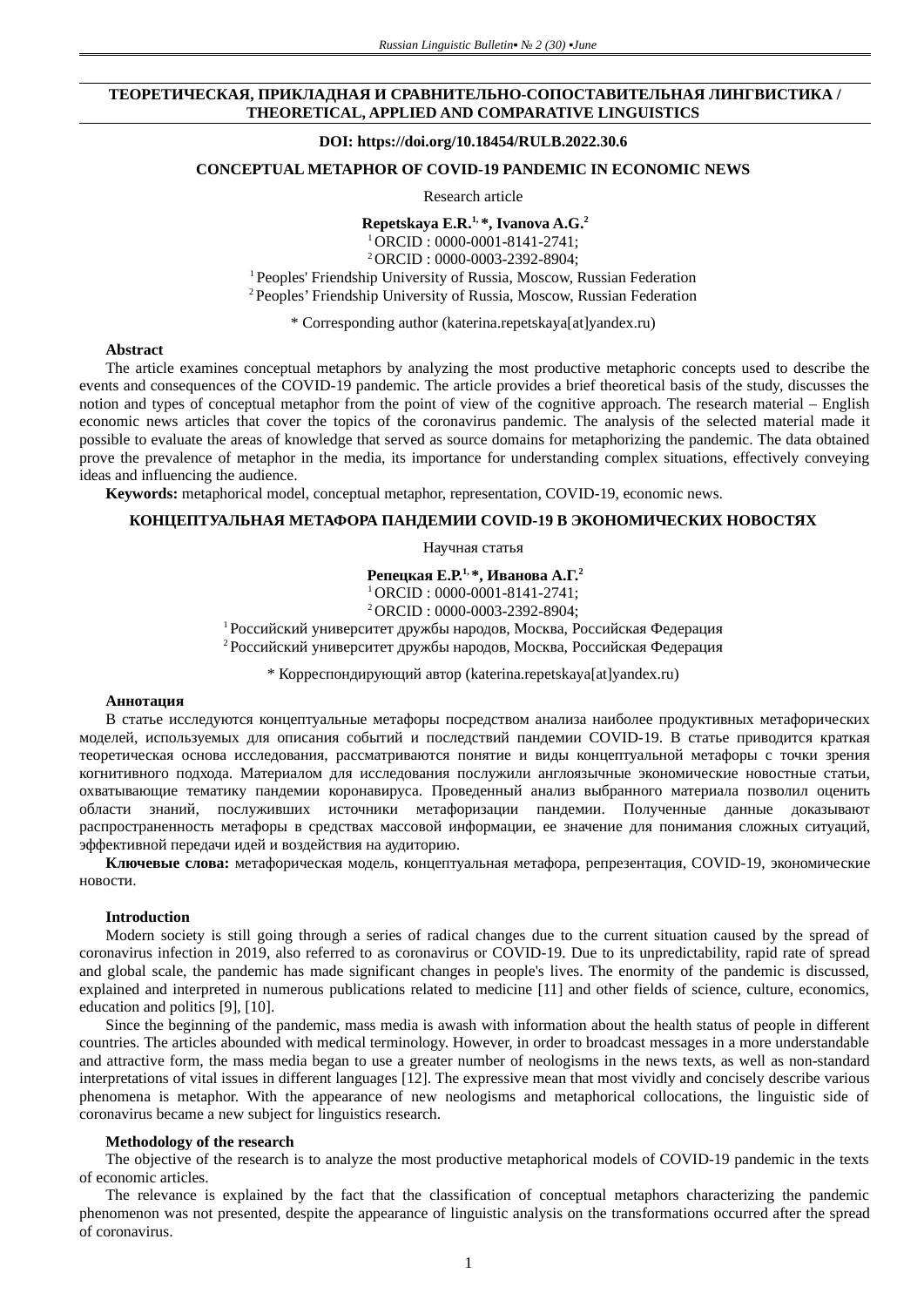The material selected for this study includes thirty articles from the newspapers The Times and Financial Times (FT) published digitally between March 2020 and February 2022.

We should mention that the cognitive approach has no precise methods for identification of conceptual metaphors [6, P. 215]. Therefore, we relied on the following criteria for the data selection: the presence of terms COVID-19, coronavirus, corona, pandemic in collocations that could be understood metaphorically. Continuous sampling method and classification method were also used during the analysis of the selected material.

#### **Theoretical background**

Metaphors express the attitude to the described object or phenomenon and contribute to the dialectical interaction of individual texts and discourses. In the traditional sense, a metaphor is a linguistic phenomenon, a rhetorical figure, the "decoration" of speech used for artistic purposes [5, P. 93]. However, cognitive approach of American linguists George Lakoff and Mark Johnson radically changed the definition of metaphor. In cognitive linguistics, the theory of conceptual metaphor received a huge resonance. The theory was fully formulated in the G. Lakoff and M. Johnson's book "Metaphors that We Live by", which was written in 1980 [8].

Their key argument is that conceptual system of a person is ordered and defined metaphorically. Metaphors become possible because they exist in the conceptual system of a person. Since language communication is based on a person's conceptual system, language acts as the most important source of information about what this system is. Conceptual metaphors are fundamental, they deeply permeate a process of thinking. That is why their "metaphoricity" is not felt and realized by speakers [4], [6], [7], [8].

Conceptual approach distinguishes the following types of conceptual metaphors: structural, orientational, ontological. Structural metaphors represent a metaphorical system in which one abstract (target) concept is presented in terms of more concretely described (source) concept. The important feature of these metaphors is their ability to "highlight" or "mask" some aspects of a particular concept. The orientational metaphor involves special relationships and helps us to present a system of ideas comparing it with interactions in space. The most significant notions are organized by one or more orientational metaphors that are integrated with each other. Ontological metaphors help to comprehend events, actions, emotions and ideas as discrete, sensually perceived objects and entities [8].

#### **Discussion**

The COVID-19 pandemic has evoked various linguistic studies. Some of them consider the use of conceptual metaphors for describing events connected with the spread and consequences of coronavirus.

Fei Junhui has analyzed the White paper "China's Measures to Counter the Coronavirus Epidemic", an official document devoted to the experience of fighting the COVID-19 epidemic in China [5, P. 217-222]. The research showed that the text is flooded with military and anthropomorphic metaphors, metaphors of movement and exam. The complex application of conceptual metaphors in discourse and measures of prevention and control over the epidemic creates a common system of social practices, which is fundamentally aimed at defeating the epidemic. In addition, the White Paper explains China's ideas regarding global containment of the epidemic, shows the role of China as a responsible major power in this matter.

Rycheva E.A. and Soroka S.S. have analyzed the image of the coronavirus in the political discourse of Russia and the Czech Republic [2, P. 71-81]. The authors conclude that conceptual metaphors are based on stereotypical ideas existing in culture, which have the greatest impact on the recipient. The choice of a particular metaphor is influenced by the combination of specific conditions and the context. With the help of conceptual metaphors, the speaker identifies the most significant characteristics of the object, interprets them, forming an image of the coronavirus in the recipient's mind.

A. Doquin de Saint Preux and O. Masid Blanco study the coronavirus pandemic influence on the people's mental state by comparing two domains: COVID-19 IS A WAR and COVID-19 IS SPORT. Metaphors based on the concept of war greatly increase people's anxiety about the events during the spread of pandemic and cause negative emotions. At the same time, sport metaphors soften tension and people's negative state. They have a significant influence on public opinion regarding measures to combat the pandemic [3, P. 37-47].

A profound cross-sectional study on the linguistic side of the COVID-19 pandemic was made by Kupina N.A. [1]. The author basing on the texts of the Russian press looks into the word-centrism development of the national culture: the formation of a special layer of the thematic vocabulary of the current moment, the appearance of metaphors included in the event context. The article stresses on an emotionally expressive coloring of thematic words. For example: The words "virus" and "quarantine" cause a panic reaction. Metaphors diagnose stressful condition of society. Kupina N.A. concluded that metaphors act as a means of operational axiological diagnostics of the moral and mental state of society, current economic situation.

#### **Results**

### **1. COVID-19 IS A WAR**

The analysis of the texts showed that the events of the pandemic period are often described as events of war and metaphorically compared with military operations, attacks, which is explained by the sudden appearance of the coronavirus, its spread around the world and the consequences for humanity and economy. We have considered examples of military metaphors in the economic news context: *While the pandemic has not been beaten, the healthcare response is making progress* (FT, 31/07/20) [13]. *Scotland's battle against coronavirus is on a knife edge* (The Times, 16/07/21). *Researchers have created an app designed to fight COVID-19 by analysing data* (The Times, 13/12/20). "*We have one shared enemy and that enemy is the virus*" (The Times, 29/07/21) [14].

Verbs belonging to the source domain "war" are always used to describe the struggle (*battle, beat, combat, defeat, fight, struggle*) with various diseases and the effects for society caused by them. When describing events during the era of coronavirus infection spread, the following metaphors were regularly encountered in the texts of economic news: *invisible* enemy, global weapon, hit to growth, attack, coronavirus battle, fight against coronavirus/COVID-19, defend, strike, etc. The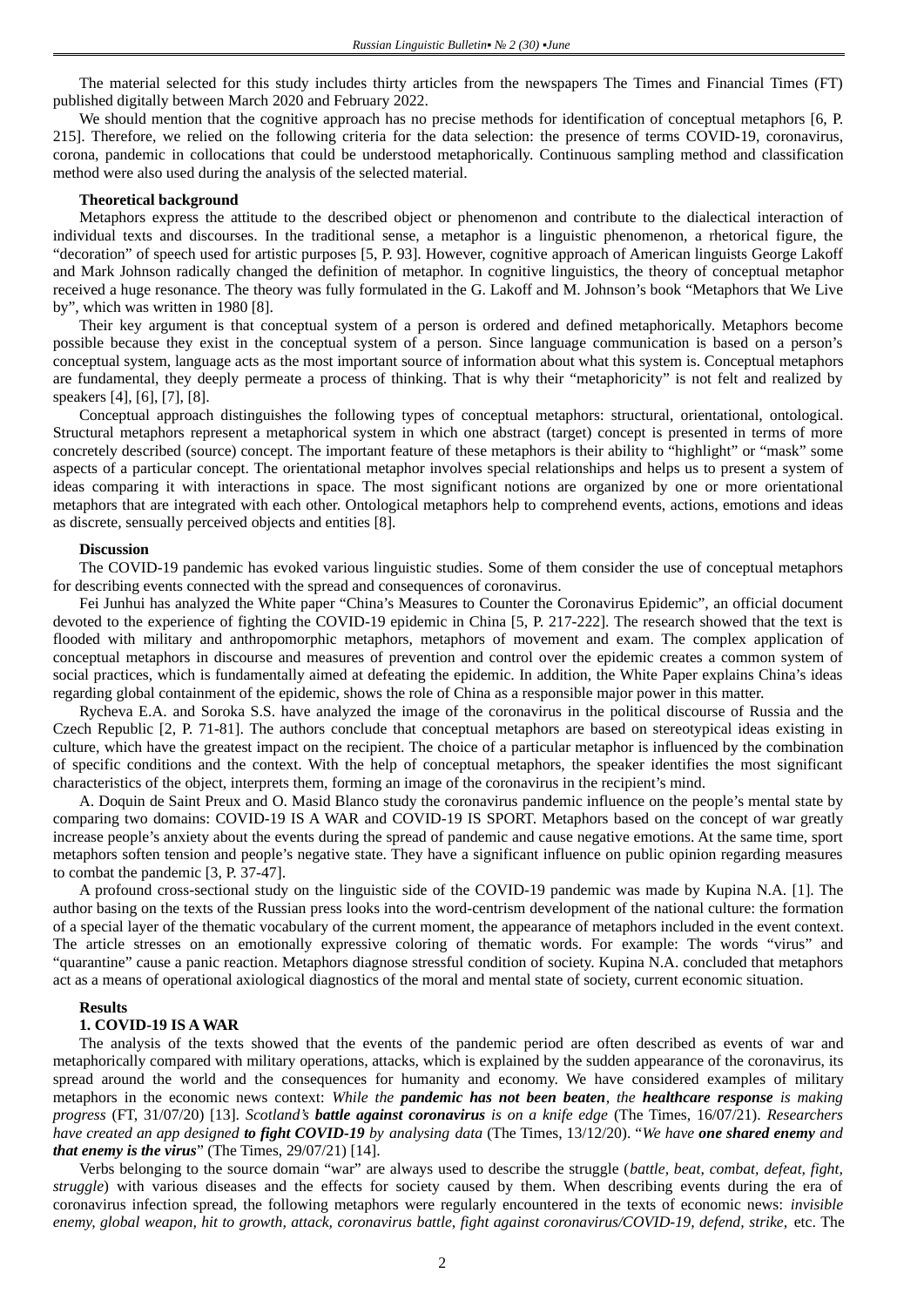measures of states and enterprises are viewed as a war with economic and financial consequences left by the coronavirus: *The confidence of business leaders has been destroyed by the coronavirus outbreak* (The Times, 10/03/20) [14].

### **2. COVID-19 IS A NATURAL DISASTER**

Almost equally productive metaphor is the comparison of the coronavirus and its consequences with natural phenomena: The metaphor of the *first/second/new/autumn wave of COVID-19* has firmly entered the language: *US and UK workers were more concerned by a second wave* (FT, 24/08/20). *US seeks to bring its most recent wave of the coronavirus pandemic under control* (FT, 1/11/21) [13].

Especially frequent sources for describing the economic and social consequences of a destructive pandemic are natural disasters, against which people and the economy are weak (*corona storm, Covid tornado, corona earthquake, Covid disaster, Covid chaos*): *How South Africa's lenders rode out first Covid storm* (FT, 21/12/21). *If Brexit is a permanent speed bump for the Eurostar, coronavirus is an earthquake* (FT, 4/03/21) [13]. *Reparation payments for the chaos unleashed by COVID-19* (The Times, 14/12/21) [14].

# **3. COVID-19 IS A LIVING ORGANISM/HUMAN BEING**

Due to the universal nature of the metaphor, it often uses images from the sphere of human activity, which allows it to convey the vitality of the pandemic: *The market was already growing, but Covid has accustomed many more people to selftesting* (FT, 12/01/22) [13]. *Is this now our main method of understanding how coronavirus is moving among us?* (The Times, 16/03/20). *Covid does have a lot to answer for* (The Times, 6/12/22) [14].

In this metaphoric model, the human condition is often exploited as a source sphere for creating metaphoric descriptions. In the representation of the coronavirus pandemic phenomena, the most used are the state of *hunger, anxiety, fear, stress*: *Sardinian households have started to use online and at-home musical rituals to cope with the stress of coronavirus* (FT, 15/04/20). *New coronavirus fears dented confidence in the travel sector* (FT, 13/12/21) [13]. *I cannot be the only one for whom* **coronanxiety** *is playing tricks with my brain* (The Times, 22/05/21) [14].

# **4. COVID-19 IS A SPORT COMPETITION**

Sports metaphors are used mainly to describe the competitive struggle of the largest international pharmaceutical companies developing vaccines against coronavirus infection, their struggle for the sales market: *The "great vaccination divide" between rich and poor nations is not closed* (FT, 8/02/22). *The two large vaccine makers have lagged behind in the race to develop a Covid* (FT, 23/02/22). *The world's largest healthcare company, said it sold \$2.38bn of its vaccine in 2021 as it battled manufacturing problems and tough competition* (FT, 25/01/22) [13].

# **5. COVID-19 IS TRAVEL**

The study showed that the coronavirus pandemic is often metaphorically represented through the frame "travel" to show the gradual spread of the COID-19: *When Covid arrived, investors feared luxury conglomerate LVMH would be hard hit* (FT, 3/01/22). *The Delta variant of the virus arrived in the country* (FT, 6/01/22) [13]. *It's probably the most worrying development we've had in the Covid journey for some months* (The Times, 27/11/21) [14].

The analysis of metaphors selected from the texts of English-language articles allows us to demonstrate the percentage ratio of areas that served as sources for the metaphorization of the coronavirus pandemic (see figure 1). The diagram shown below allows us to make the following conclusion: the conceptual areas "War" and "Natural disaster" are the most productive for the metaphorical description of the COVID-19 effects. Frequent appearance of military metaphors in the texts of economic news articles can be explained by the widespread use of the lexeme "war" and verbs describing military actions when fighting against the virus. The COVID-19 pandemic is considered as a common enemy with which humanity is combating. Source domains "Living organism/human being", "Sport competition" and "Travel" are inferior to the above-mentioned concepts in terms of the number of metaphors belonging to them.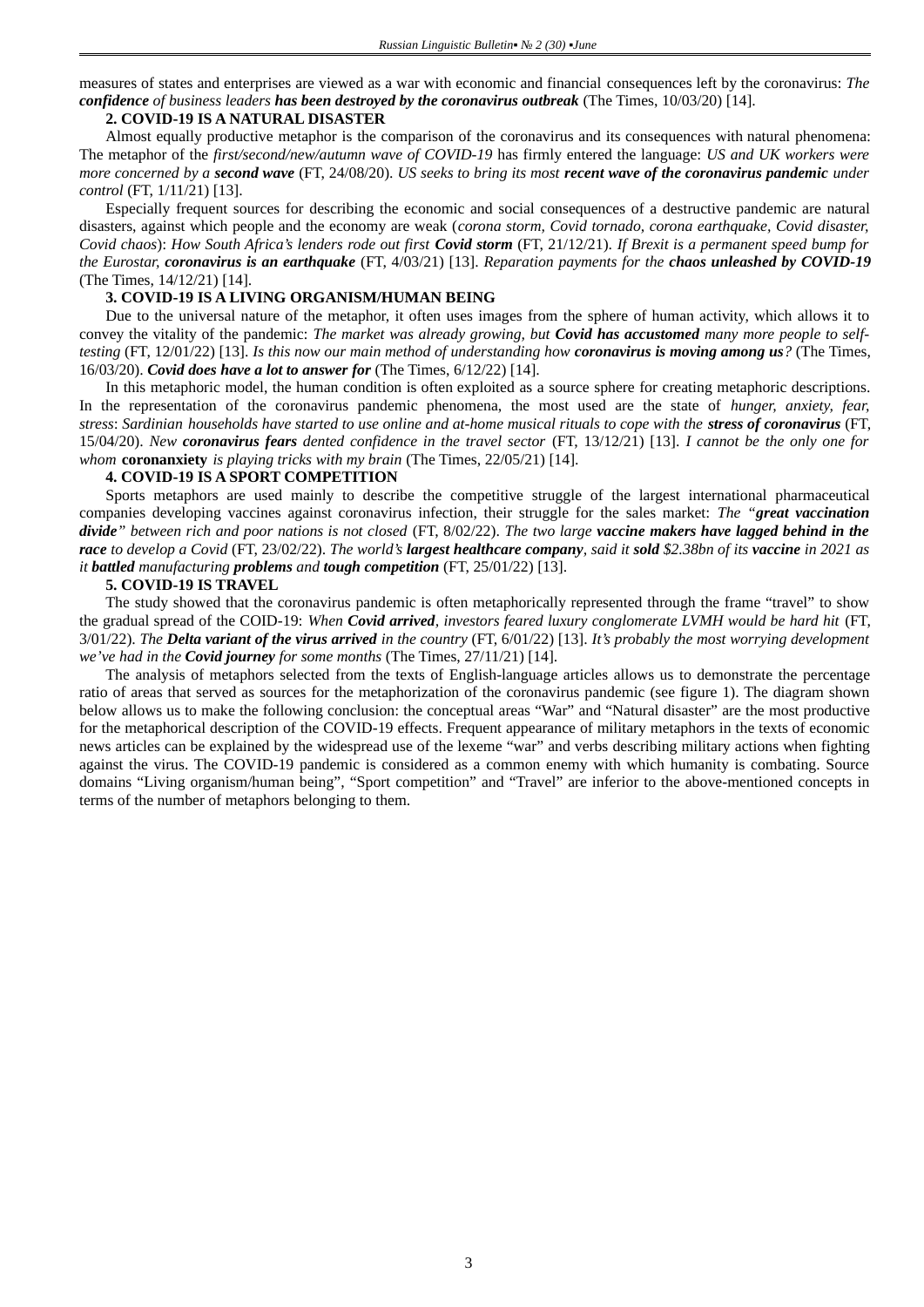

Figure 1 - Source domains of COVID-19 metaphorization DOI: https://doi.org/10.18454/RULB.2022.30.6.1

### **Conclusion**

The research of the metaphorical description of the COVID-19 pandemic events was conducted on the basis of English economic articles from the digitally published newspapers Financial Times and The Times. The analysis has shown that the use of metaphors is relevant for covering news directly related to the coronavirus and its consequences for all spheres of life. The source areas of the analyzed metaphors represent various spheres, such as "War", "Natural disaster" and "Living organism/human being", "Sport competition" and "Travel". The study results demonstrated that the purpose of using metaphors for the representation of various aspects related to the coronavirus pandemic is aimed at forming public consciousness and a linguistic picture of the world.

Не указан. **None declared**.

# **Конфликт интересов Conflict of Interest**

### **Рецензия Review**

Все статьи проходят рецензирование. Но рецензент или автор статьи предпочли не публиковать рецензию к этой статье в открытом доступе. Рецензия может быть предоставлена компетентным органам по запросу.

All articles are peer-reviewed. But the reviewer or the author of the article chose not to publish a review of this article in the public domain. The review can be provided to the competent authorities upon request.

### **Список литературы / References**

1. Ricks D. 100 Questions & Answers About Coronaviruses / D. Ricks – Burlington: Jones & Bartlett Learning, 2021. – 250 p.

2. Kövecses Z. Extended Conceptual Metaphor Theory / Z. Kövecses – Cambridge: Cambridge University Press, 2020. – 196 p. DOI: 10.1017/9781108859127

3. Lakoff G. Metaphors We Live by / G. Lakoff, M. Johnson – Chicago : The University of Chicago Press, 1980. – 242 p.

4. Lilleker D. Political Communication and COVID-19: Governance and Rhetoric in Times of Crisis / D. Lilleker, I.A. Coman, M. Gregor et al. – London: Routledge, 2021. – 371 p. DOI: 10.4324/9781003120254

5. Fauconnier G. Ten Lectures on Cognitive Construction of Meaning / G. Fauconnier – Boston: Brill, 2018. – 233 p.

6. Fei J. Conceptual Metaphor in Chinese Political Discourse on COVID-19 Response / J. Fei // Political Linguistics. – 2021. – № 3 (87). – p. 217-222.DOI: 10.26170/1999-2629\_2021\_03\_22

7. Doquin de Saint Preux A. The power of conceptual metaphors in the age of pandemic: The influence of the WAR and SPORT domains on emotions and thoughts / A. Doquin de Saint Preux, O. Masid Blanco // Language & Communication. – 2021. – 81. – p. 37-47.DOI: 10.1016/j.langcom.2021.08.003

8. Купина Н.А. Пандемия коронавируса: метафорическая диагностика тревожной реальности в текстах СМИ. / Н.А. Купина // Известия Уральского федерального университета. – 2020. – № 3 (199). – c. 5-13. DOI: 10.15826/izv1.2020.26.3.044